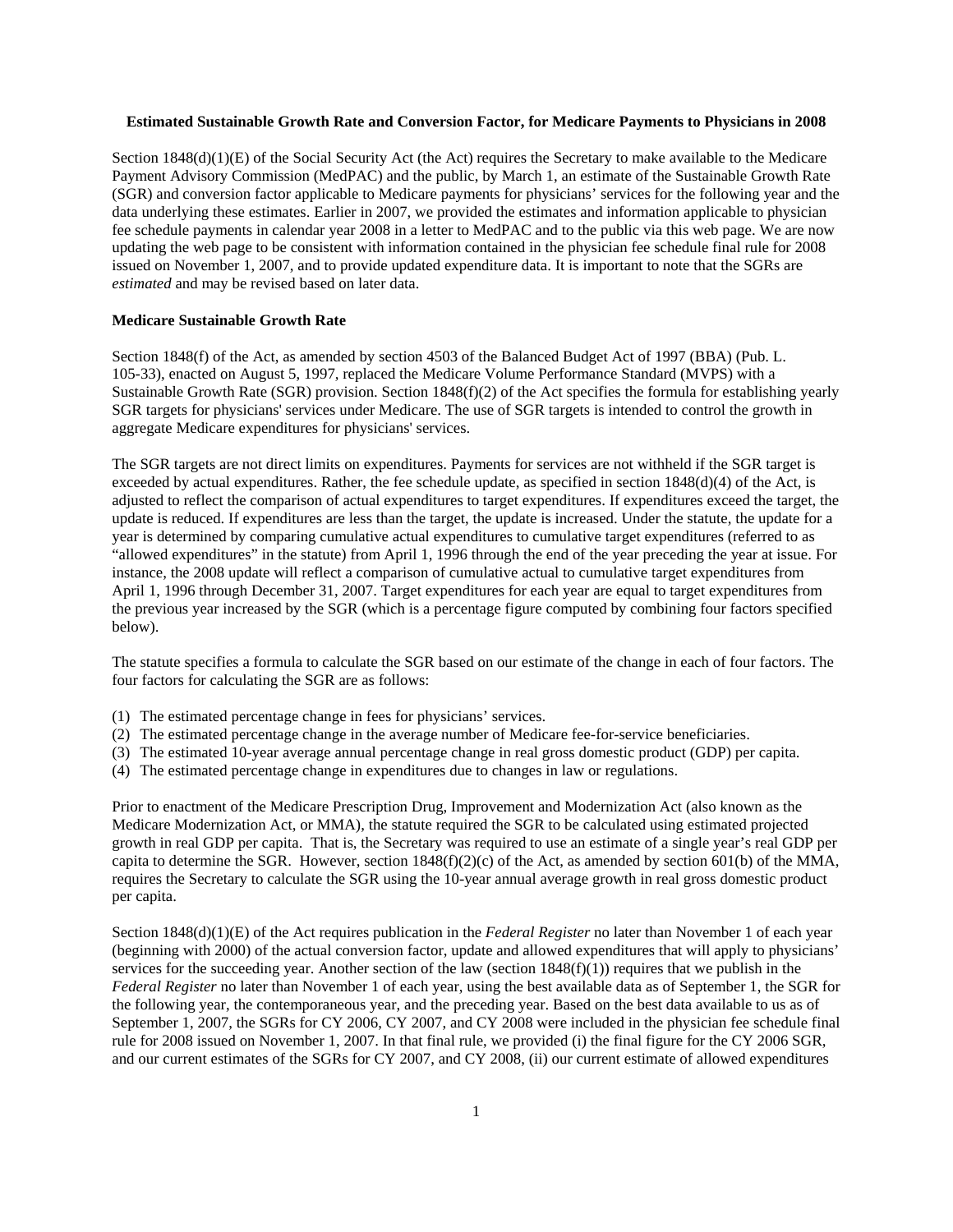under the SGR system through the end of 2008, and (iii) the physician fee schedule update and conversion factor for 2008.

Table 1 shows our current estimates of the aforementioned SGRs.

 $\overline{a}$ 

|                                                                  | CY 2006 | CY 2007 | CY 2008  |
|------------------------------------------------------------------|---------|---------|----------|
| Factor 1: Increase in Fees                                       | 2.1%    | 1.9%    | 1.9%     |
| Factor 2: Increase in Enrollment                                 | $-2.6%$ | $-2.6%$ | $-0.7%$  |
| Factor 3: Increase in 10-year moving average Real Per Capita GDP | 2.1%    | 1.9%    | 1.7%     |
| Factor 4: Increase due to changes in Law or Regulations          | 0.0%    | 2.0%    | $-2.9\%$ |
| <b>Total Sustainable Growth Rate</b>                             | 1.5%    | 3.2%    | $-0.1\%$ |

| Table 1. Current Estimates of SGRs for CY 2006, CY 2007, and CY 2008 |  |  |
|----------------------------------------------------------------------|--|--|
|----------------------------------------------------------------------|--|--|

There may be differences between the initial estimate of the SGR for a year, a subsequent reestimate based on later data, and the final revision once the year is complete. Section 1848(f)(3) of the statute, as amended by section 211 of the BBRA, requires the adjustment of prior years' SGR component factors, to reflect later data, beginning with the SGR for FY 2000. The statute requires the final revision to the SGR for a given year be done the following year. Thus, consistent with the statute, we made the final revisions to the CY 2006 SGR in the physician fee schedule final rule issued November 1, 2007. The two SGR elements that have exhibited the most volatility have been the fee-for-service enrollment numbers and real gross domestic product per capita.<sup>[1](#page-1-0)</sup>

The MVPS/SGR targets for periods prior to CY 2006 are considered to be final. These targets are listed in Table 2 below. The MVPS applied for FY 1990 through FY 1997. The SGR applied beginning with FY 1998. Figures reflect a weighted average MVPS for FY 1991 through FY 1993 when there were two different MVPSs (one for surgical services, and one for all other services) and for FY 1994 through FY 1997 when there were three different MVPSs (for surgical services, primary care services, and all other services).

|                | Table 2 Physician MVPS / SGR |  |
|----------------|------------------------------|--|
| Year           | Physician MVPS / SGR         |  |
| FY 1990        | 9.1%                         |  |
| FY 1991        | 7.3%                         |  |
| FY 1992        | 10.0%                        |  |
| FY 1993        | 10.0%                        |  |
| FY 1994        | 9.4%                         |  |
| FY 1995        | 7.5%                         |  |
| FY 1996        | 1.8%                         |  |
| FY 1997        | $-0.3%$                      |  |
| FY 1998        | 3.2%                         |  |
| FY 1999        | 4.2%                         |  |
| FY 2000        | 6.9%                         |  |
| <b>CY 2000</b> | 7.3%                         |  |
| CY 2001        | 4.5%                         |  |
| CY 2002        | 8.3%                         |  |
| CY 2003        | 7.3%                         |  |
| CY 2004        | 6.6%                         |  |
| CY 2005        | 4.2%                         |  |
| CY 2006        | 1.5%                         |  |
|                |                              |  |

## **Table 2 Physician MVPS / SGR**

<span id="page-1-0"></span> $<sup>1</sup>$  We note that more recent data on these two elements are available during a year on several web sites. The latest measurements of real GDP for</sup> a quarter is available from the home page for the Bureau of Economic Analysis of the Department of Commerce (www.bea.doc.gov). Population figures are available from the home page for the Census Bureau (www.census.gov). Real GDP per capita can be calculated from these figures. In April of each year, when our Office of the Actuary puts the Trustees Report on the CMS Home page, we also post the projections of total Medicare Part B enrollment and of Medicare managed care enrollment for the current and subsequent calendar years, as well as for the preceding calendar year, consistent with the Trustees Report. Medicare fee-for-service enrollment could be determined from these figures.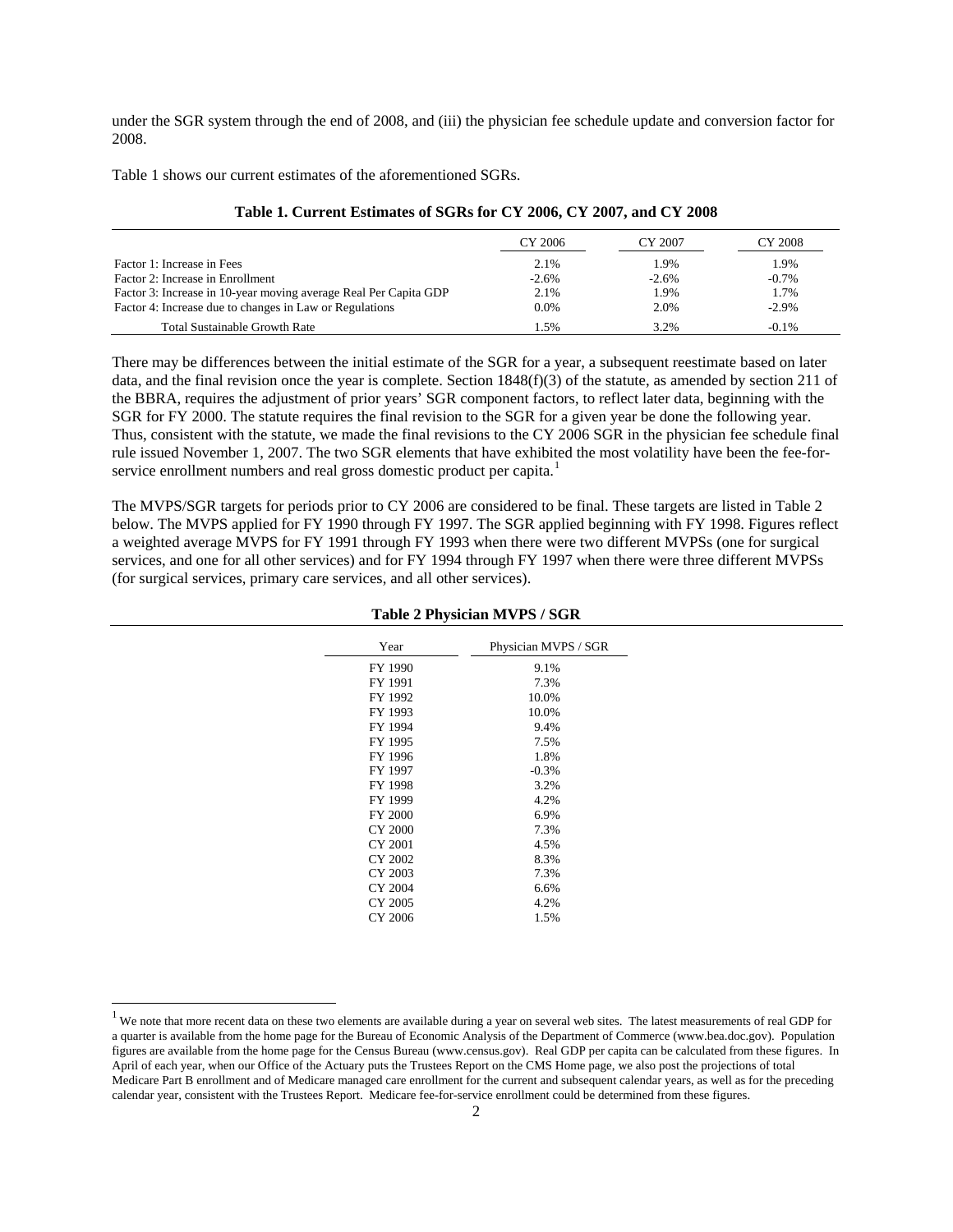### **Allowed Expenditures for Physicians' Services**

Section 1848(d)(3)(C) of the Act defines allowed expenditures for the period April 1, 1996 through March 31, 1997 to be equal to actual expenditures for physicians' services during that period as estimated by the Secretary. Annual allowed expenditures for subsequent periods are equal to annual allowed expenditures for the previous year increased by the SGR. The BBRA provided for a transition from a fiscal year to a calendar year SGR system. Beginning with CY 2000, the SGR is determined on a calendar year basis. We have described this transition in a notice that appeared in the *Federal Register* on April 10, 2000.

Table 3 shows quarterly allowed expenditures and cumulative allowed expenditures for the period from April 1, 1996 through December 31, 2008. (The table shows quarterly allowed expenditures for physicians' services to reflect any seasonality, which may occur in expenditures for physicians' services over a year.) We provide more information below on how quarterly figures are combined to determine allowed expenditures for a year.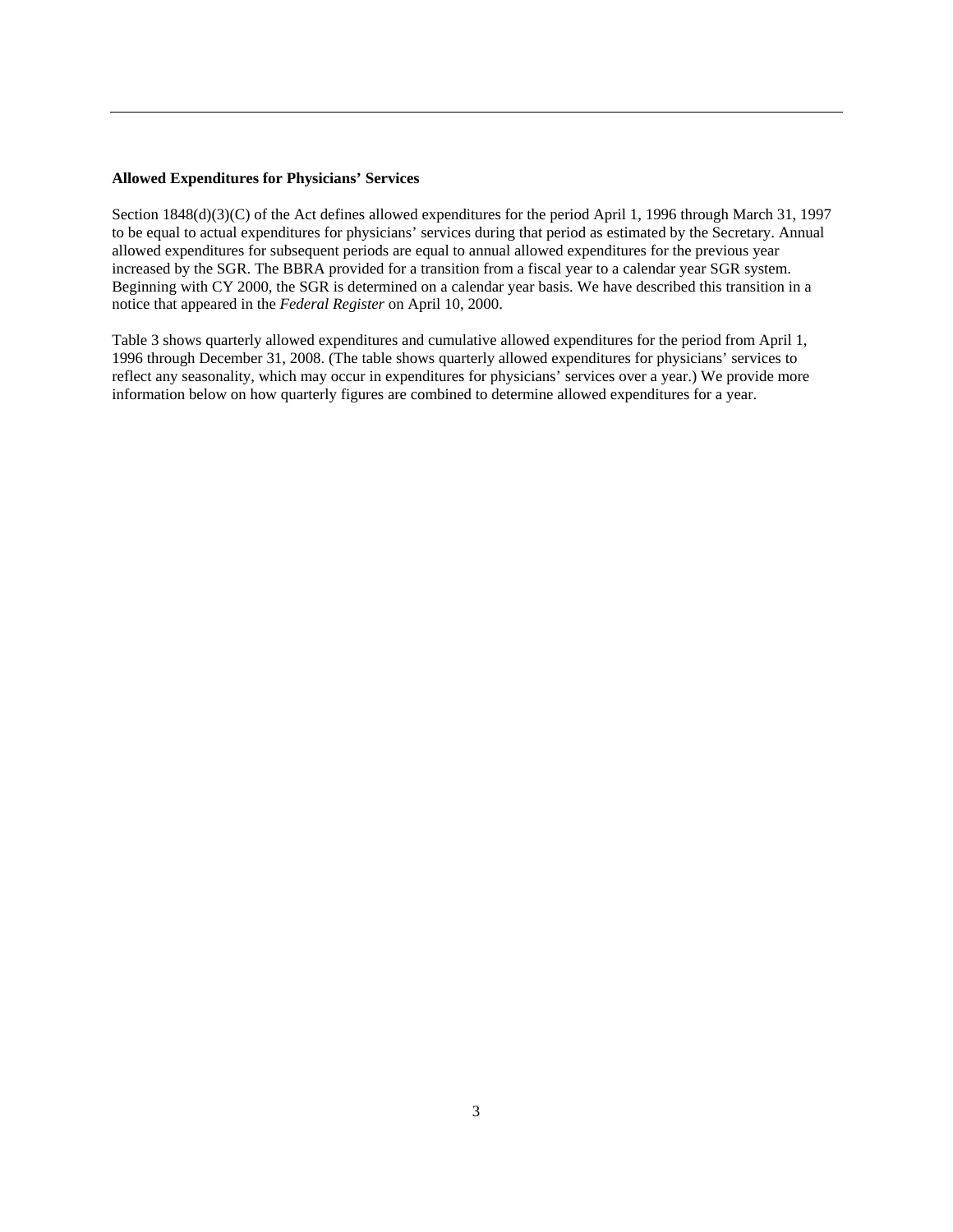| Quarter | Applicable<br>SGR | Quarterly Allowed Expenditures <sup>2</sup><br>[in billions] | Cumulative Allowed Expenditures <sup>3</sup><br>[in billions]                                                                                        |
|---------|-------------------|--------------------------------------------------------------|------------------------------------------------------------------------------------------------------------------------------------------------------|
| 2Q1996  |                   | \$12.4                                                       | \$12.4                                                                                                                                               |
| 3Q1996  |                   | \$12.0                                                       | \$24.3                                                                                                                                               |
| 4Q1996  |                   | \$12.2                                                       | \$36.6                                                                                                                                               |
| 1Q1997  |                   | \$12.3                                                       | \$48.9                                                                                                                                               |
| 2Q1997  | 3.2%              | \$12.7                                                       | \$61.7                                                                                                                                               |
| 3Q1997  | 3.2%              | \$12.4                                                       | \$74.0                                                                                                                                               |
| 4Q1997  | 3.2%              | \$12.6                                                       | \$86.7                                                                                                                                               |
| 1Q1998  | 3.2%              | \$12.7                                                       | \$99.4                                                                                                                                               |
| 2Q1998  | 4.2%              | \$13.3                                                       | \$112.7                                                                                                                                              |
| 3Q1998  | 4.2%              | \$12.9                                                       | \$125.6                                                                                                                                              |
| 4Q1998  | 4.2%              | \$13.2                                                       | \$138.7                                                                                                                                              |
| 1Q1999  | 4.2%              | \$13.3                                                       | \$152.0                                                                                                                                              |
|         | 6.9%              |                                                              |                                                                                                                                                      |
| 2Q1999  |                   | \$14.2                                                       | \$166.2                                                                                                                                              |
| 3Q1999  | 6.9%              | \$13.8                                                       | \$180.0                                                                                                                                              |
| 4Q1999  | 6.9%              | \$14.1                                                       | \$194.0                                                                                                                                              |
| 1Q2000  | 7.3%              | \$14.2                                                       | \$208.3                                                                                                                                              |
| 2Q2000  | 7.3%              | \$15.2                                                       | \$223.5                                                                                                                                              |
| 3Q2000  | 7.3%              | \$14.8                                                       | \$238.3                                                                                                                                              |
| 4Q2000  | 7.3%              | \$15.1                                                       | \$253.4                                                                                                                                              |
| 1Q2001  | 4.5%              | \$14.9                                                       | \$268.3                                                                                                                                              |
| 2Q2001  | 4.5%              | \$15.9                                                       | \$284.2                                                                                                                                              |
| 3Q2001  | 4.5%              | \$15.4                                                       | \$299.6                                                                                                                                              |
| 4Q2001  | 4.5%              | \$15.8                                                       | \$315.4                                                                                                                                              |
| 1Q2002  | 8.3%              | \$16.1                                                       | \$331.5                                                                                                                                              |
| 2Q2002  | 8.3%              | \$17.2                                                       | \$348.8                                                                                                                                              |
| 3Q2002  | 8.3%              | \$16.7                                                       | \$365.5                                                                                                                                              |
| 4Q2002  | 8.3%              | \$17.1                                                       | \$382.6                                                                                                                                              |
| 1Q2003  | 7.3%              | \$17.3                                                       | \$399.9                                                                                                                                              |
| 2Q2003  | 7.3%              | \$18.5                                                       | \$418.4                                                                                                                                              |
| 3Q2003  | 7.3%              | \$17.9                                                       | \$436.3                                                                                                                                              |
| 4Q2003  | 7.3%              | \$18.3                                                       | \$454.6                                                                                                                                              |
| 1Q2004  | 6.6%              | \$18.4                                                       | \$473.1                                                                                                                                              |
| 2Q2004  | 6.6%              | \$19.7                                                       | \$492.8                                                                                                                                              |
| 3Q2004  | 6.6%              | \$19.1                                                       | \$511.9                                                                                                                                              |
| 4Q2004  | 6.6%              | \$19.5                                                       | \$531.5                                                                                                                                              |
| 1Q2005  | 4.2%              | \$19.2                                                       | \$550.7                                                                                                                                              |
| 2Q2005  | 4.2%              | \$20.6                                                       | \$571.2                                                                                                                                              |
| 3Q2005  | 4.2%              | \$19.9                                                       | \$591.2                                                                                                                                              |
| 4Q2005  | 4.2%              | \$20.4                                                       | \$611.5                                                                                                                                              |
| 1Q2006  | 1.5%              | \$19.5                                                       | \$631.0                                                                                                                                              |
|         |                   |                                                              |                                                                                                                                                      |
| 2Q2006  | 1.5%              | \$20.9                                                       | \$651.9                                                                                                                                              |
| 3Q2006  | 1.5%              | \$20.2                                                       | \$672.1                                                                                                                                              |
| 4Q2006  | 1.5%              | \$20.7                                                       | \$692.8                                                                                                                                              |
| 1Q2007  | 3.2%              | \$20.1                                                       | \$712.9                                                                                                                                              |
| 2Q2007  | 3.2%              | \$21.5                                                       | \$734.4                                                                                                                                              |
| 3Q2007  | 3.2%              | \$20.9                                                       | \$755.3                                                                                                                                              |
| 4Q2007  | 3.2%              | \$21.3                                                       | \$776.6                                                                                                                                              |
| 1Q2008  | $-0.1%$           | \$20.1                                                       | \$796.7                                                                                                                                              |
| 2Q2008  | $-0.1%$           | \$21.5                                                       | \$818.2                                                                                                                                              |
| 3Q2008  | $-0.1%$           | \$20.9                                                       | \$839.1                                                                                                                                              |
| 4Q2008  | $-0.1%$           | \$21.3                                                       | \$860.4                                                                                                                                              |
|         |                   |                                                              | <sup>1</sup> As explained above, pursuant to the BBRA, the SGRs for FY2000, CY 2000, and all subsequent years are estimated and subsequently revised |

**Table 3. Summary of Allowed Expenditures for Physicians' Services1** 

twice, based on later data. The 2007 figures (based on the CY 2007 SGR), and the 2008 figures (based on the 2008 SGR) are estimated and may change based on more recent information which affects these SGRs.

<sup>2</sup>Allowed expenditures for a quarter (such as 4Q2008) are equal to allowed expenditures for the same quarter in the previous year (4Q2007 in this example) increased by the SGR for the year in which that quarter occurs (in this case, -0.1 percent). For example, quarterly allowed expenditures of \$21.3 billion in 4Q2008 are equal to quarterly allowed expenditures of roughly \$21.3 billion (4Q2007) increased by the SGR of -0.1 percent  $($21.3 billion = $21.3 billion x 0.999).$ 

 ${}^{3}$ Cumulative allowed expenditures for a quarter (such as 4Q 2008) are equal to the sum of cumulative allowed expenditures from the previous quarter for the same year (3Q2008) and quarterly allowed expenditures for that quarter. For example, cumulative allowed expenditures in 4Q2008 of \$860.4 billion are equal to the sum of cumulative allowed expenditures through 3Q2008 of \$839.1 billion and estimated allowed expenditures in 4Q2008 of \$21.3 billion (\$860.4 billion = \$839.1 billion + \$21.3 billion).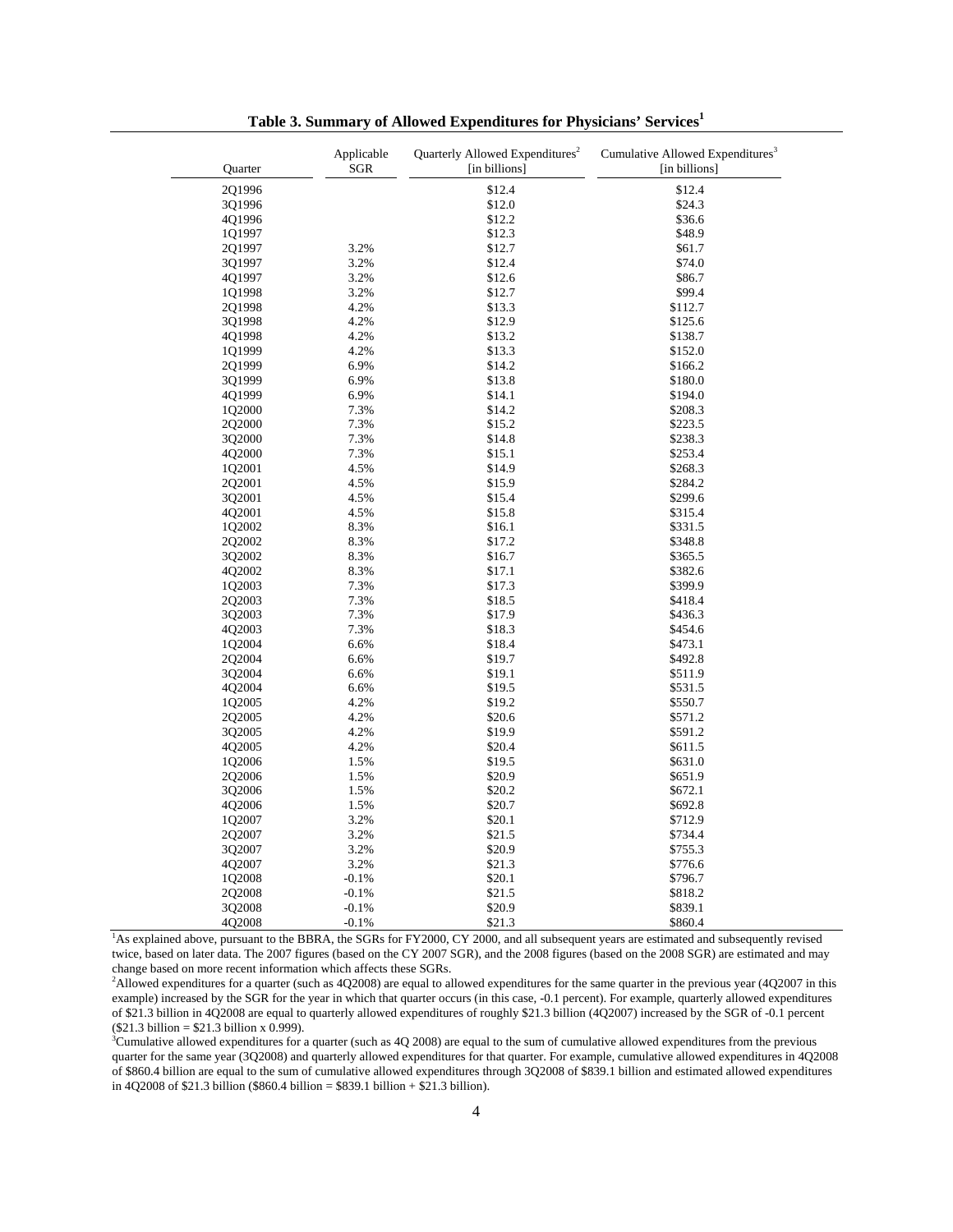Note: Totals do not necessarily equal the sum of rounded components.

### **Actual Expenditures for Physicians' Services**

Table 4 shows, on a quarterly basis from April 1, 1996 through June 30, 2007, actual expenditures and cumulative actual expenditures for the period. These expenditures represent allowed charges tabulated by the quarter in which the service was furnished. Since there is a lag between the date that the service is furnished and the date that the payment is made, the most recent quarters depict incomplete data. The total allowed charges for these quarters are estimated by approximating the level of completeness of the data. This approximation is determined using historical trends. We will update these amounts periodically when we have reasonably complete data (approximately 6 months after the end of a quarter). As we have described above, we are showing actual expenditures on a quarterly basis to reflect any seasonal variation in expenditures that occurs over the year.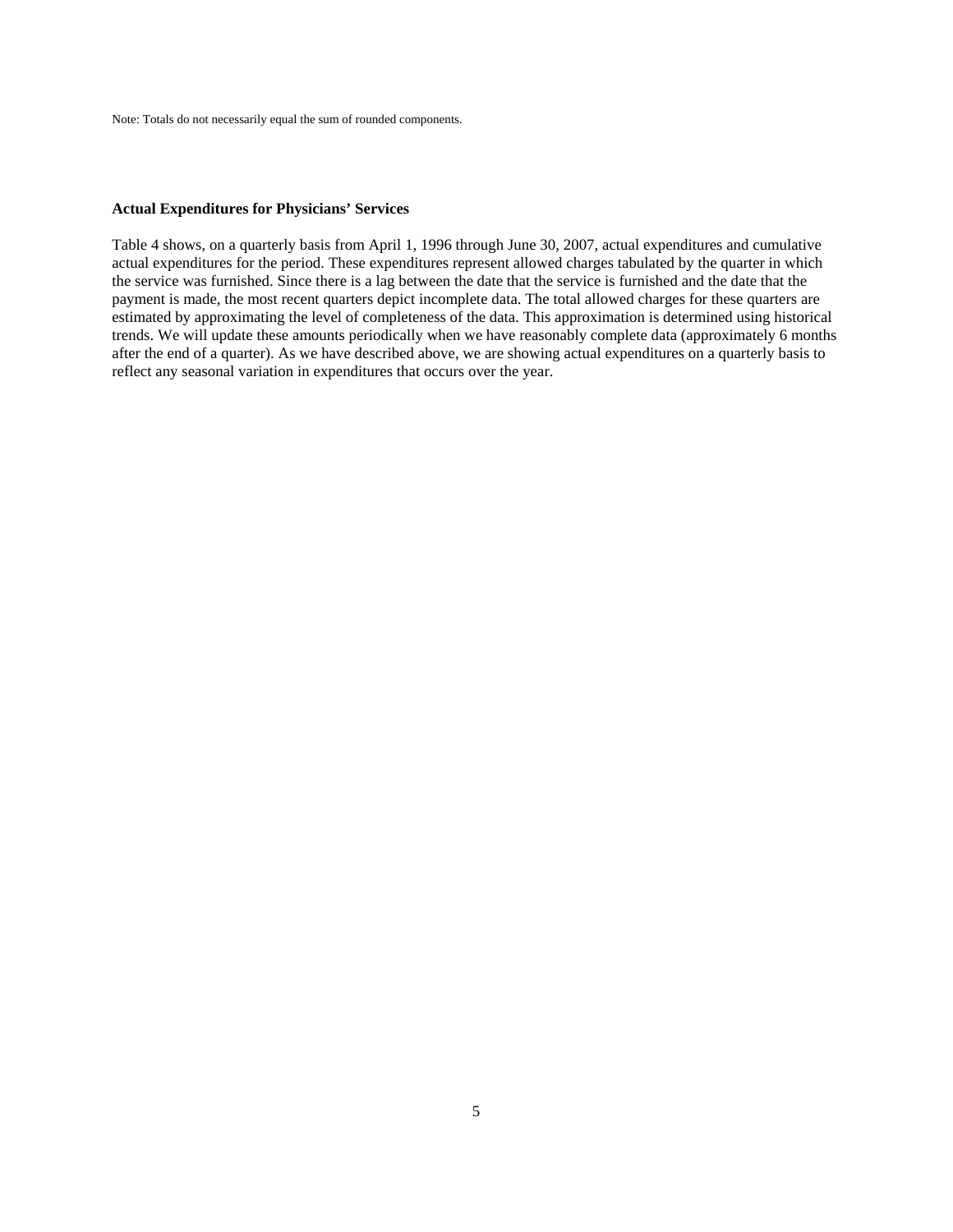|                  | <b>Benefits Processed</b><br>thru 6/30/07 | Approximate  | Estimated<br>Total Expenditures <sup>1</sup>                                                                                  | Cumulative<br>Total Expenditures <sup>1</sup> |
|------------------|-------------------------------------------|--------------|-------------------------------------------------------------------------------------------------------------------------------|-----------------------------------------------|
| Calendar Quarter | [in billions]                             | Completeness | [in billions]                                                                                                                 | [in billions]                                 |
| 2Q1996           | \$12.4                                    | 100.0%       | \$12.4                                                                                                                        | \$12.4                                        |
| 3Q1996           | \$12.0                                    | 100.0%       | \$12.0                                                                                                                        | \$24.3                                        |
| 4Q1996           | \$12.2                                    | 100.0%       | \$12.2                                                                                                                        | \$36.6                                        |
| 1Q1997           | \$12.3                                    | 100.0%       | \$12.3                                                                                                                        | \$48.9                                        |
| 2Q1997           | \$12.6                                    | 100.0%       | \$12.6                                                                                                                        | \$61.5                                        |
| 3Q1997           | \$12.2                                    | 100.0%       | \$12.2                                                                                                                        | \$73.6                                        |
| 4Q1997           | \$12.2                                    | 100.0%       | \$12.2                                                                                                                        | \$85.8                                        |
| 1Q1998           | \$12.5                                    | 100.0%       | \$12.5                                                                                                                        | \$98.4                                        |
| 2Q1998           | \$12.6                                    | 100.0%       | \$12.6                                                                                                                        | \$111.0                                       |
| 3Q1998           | \$12.3                                    | 100.0%       | \$12.3                                                                                                                        | \$123.3                                       |
| 4Q1998           | \$12.5                                    | 100.0%       | \$12.5                                                                                                                        | \$135.8                                       |
| 1Q1999           | \$13.1                                    | 100.0%       | \$13.1                                                                                                                        | \$148.9                                       |
| 2Q1999           | \$13.3                                    | 100.0%       | \$13.3                                                                                                                        | \$162.2                                       |
| 301999           | \$13.0                                    | 100.0%       | \$13.0                                                                                                                        | \$175.2                                       |
| 4Q1999           | \$13.2                                    | 100.0%       | \$13.2                                                                                                                        | \$188.4                                       |
| 1Q2000           | \$14.5                                    | 100.0%       | \$14.5                                                                                                                        | \$202.9                                       |
| 2Q2000           | \$14.6                                    | 100.0%       | \$14.6                                                                                                                        | \$217.5                                       |
| 3Q2000           | \$14.4                                    | 100.0%       | \$14.4                                                                                                                        | \$232.0                                       |
| 4Q2000           | \$14.5                                    | 100.0%       | \$14.5                                                                                                                        | \$246.5                                       |
| 1Q2001           | \$16.3                                    | 100.0%       | \$16.3                                                                                                                        | \$262.8                                       |
| 2Q2001           | \$16.7                                    | 100.0%       | \$16.7                                                                                                                        | \$279.5                                       |
| 3Q2001           | \$16.4                                    | 100.0%       | \$16.4                                                                                                                        | \$295.9                                       |
| 4Q2001           | \$16.9                                    | 100.0%       | \$16.9                                                                                                                        | \$312.8                                       |
| 1Q2002           | \$17.2                                    | 100.0%       | \$17.2                                                                                                                        | \$330.0                                       |
| 2Q2002           | \$17.9                                    | 100.0%       | \$17.9                                                                                                                        | \$347.9                                       |
| 3Q2002           | \$17.8                                    | 100.0%       | \$17.8                                                                                                                        | \$365.7                                       |
| 4Q2002           | \$18.0                                    | 100.0%       | \$18.0                                                                                                                        | \$383.7                                       |
| 1Q2003           | \$18.7                                    | 100.0%       | \$18.7                                                                                                                        | \$402.4                                       |
| 2Q2003           | \$19.8                                    | 100.0%       | \$19.8                                                                                                                        | \$422.2                                       |
| 3Q2003           | \$19.8                                    | 100.0%       | \$19.8                                                                                                                        | \$442.0                                       |
| 4Q2003           | \$19.9                                    | 100.0%       | \$19.9                                                                                                                        | \$461.9                                       |
| 1Q2004           | \$21.3                                    | 100.0%       | \$21.3                                                                                                                        | \$483.2                                       |
| 2Q2004           | \$21.9                                    | 100.0%       | \$21.9                                                                                                                        | \$505.1                                       |
| 3Q2004           | \$21.9                                    | 100.0%       | \$21.9                                                                                                                        | \$527.0                                       |
| 4Q2004           | \$22.1                                    | 100.1%       | \$22.1                                                                                                                        | \$549.0                                       |
| 1Q2005           | \$22.8                                    | 100.0%       | \$22.8                                                                                                                        | \$571.8                                       |
| 2Q2005           | \$23.5                                    | 100.0%       | \$23.5                                                                                                                        | \$595.3                                       |
| 3Q2005           | \$22.9                                    | 100.0%       | \$22.9                                                                                                                        | \$618.2                                       |
| 4Q2005           | \$22.5                                    | 99.9%        | \$22.6                                                                                                                        | \$640.8                                       |
| 1Q2006           | \$23.4                                    | 99.8%        | \$23.5                                                                                                                        | \$664.2                                       |
| 2Q2006           | \$23.4                                    | 99.6%        | \$23.5                                                                                                                        | \$687.8                                       |
| 3Q2006           | \$22.9                                    | 99.1%        | \$23.1                                                                                                                        | \$710.9                                       |
| 4Q2006           | \$22.9                                    | 98.2%        | \$23.3                                                                                                                        | \$734.2                                       |
| 1Q2007           | \$22.4                                    | 95.7%        | \$23.5                                                                                                                        | \$757.6                                       |
| 202007           | \$17.3                                    | 73.3%        | \$23.6                                                                                                                        | \$781.3                                       |
|                  |                                           |              | Estimated and cumulative total expenditures are less likely to change as the approximate completeness approaches 100 percent. |                                               |

|  |  | Table 4. Summary of Actual Expenditures under the SGR |  |  |  |  |  |
|--|--|-------------------------------------------------------|--|--|--|--|--|
|  |  |                                                       |  |  |  |  |  |

Note: Totals do not necessarily equal the sum of rounded components.

# **CY 2008 Physician Fee Schedule Update and Conversion Factor**

Section 1848(d)(7) of the Social Security Act, as added by section 101(a) of the Tax Relief and Health Care Act of 2006 (TRHCA), provided for a temporary one-year increase in the physician fee schedule conversion factor that would have otherwise applied for 2007. Such section also specified that the conversion factor for 2008 must be computed as if this one-year increase for 2007 had never applied. Therefore, for CY 2008, the starting conversion factor in the formula specified in section 1848(d)(4) must equal the conversion factor that would have been in effect for 2007 in the absence of TRHCA (\$35.9848). Accordingly, the "old-law" 2007 conversion factor is first determined by multiplying the actual 2006 conversion factor by the reduction that would have occurred in the absence of TRHCA, shown in table 5 (0.94953). The balance of the physician fee schedule update for CY 2008 is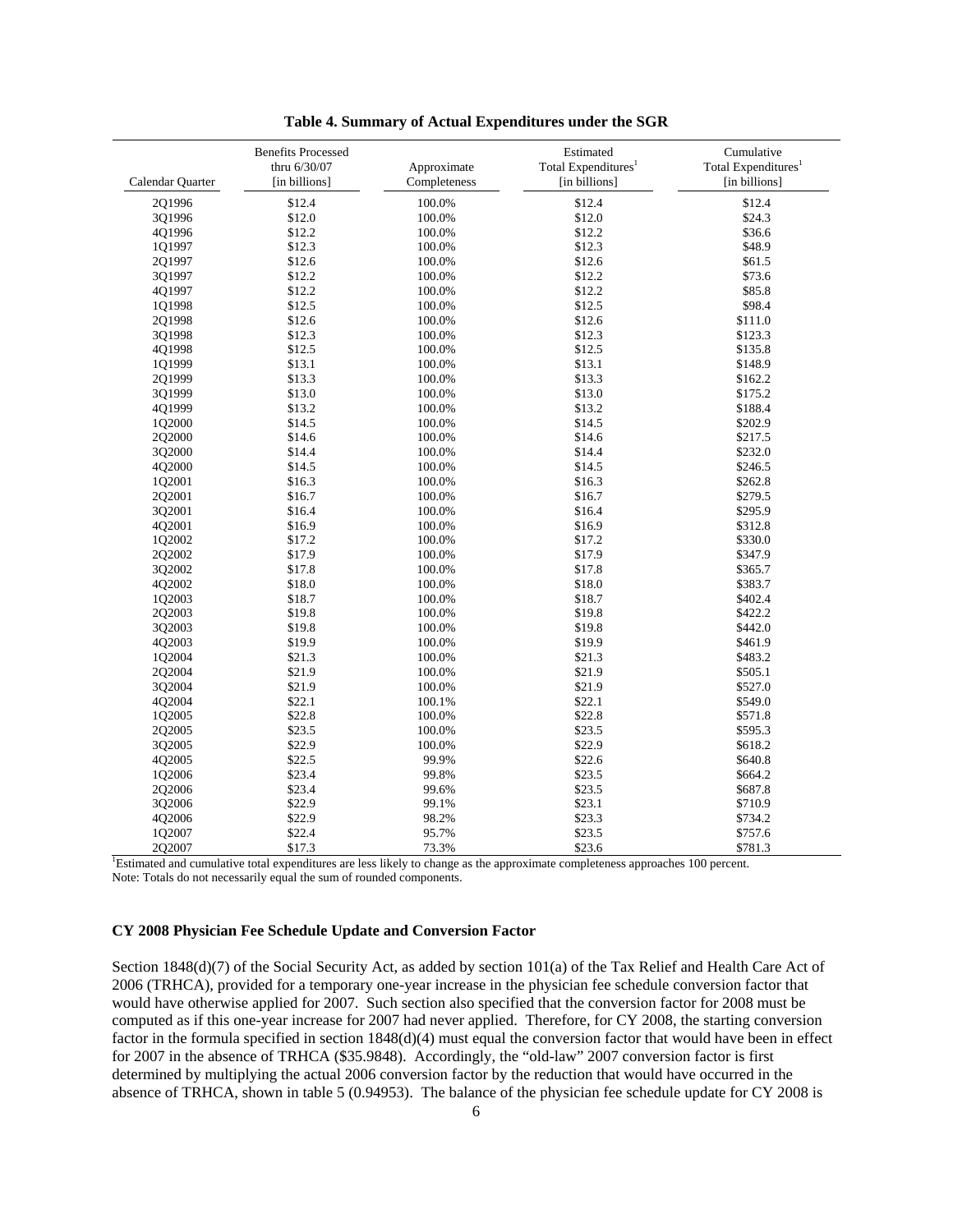determined according to the statutory formula in section 1848(d)(4) by multiplying (i) the Medicare Economic Index (MEI), and (ii) the update adjustment factor (UAF) as shown in table 5 (0.94674 = 1.018  $\times$  0.930). The MEI measures the weighted average price change for various inputs involved with producing physicians' services. The update adjustment factor compares actual and target expenditures, and, for a given year, is determined by a formula, as shown below.

$$
UAF_{2008} = \frac{Target_{2007} - Actual_{2007}}{Actual_{2007}} \times 0.75 + \frac{Target_{4/96-12/07} - Actual_{4/96-12/07}}{Actual_{2007} \times (1 + SGR_{2008})} \times 0.33
$$

Substituting the estimated figures from tables 1, 3, and 4, as well as our current projections of actual expenditures for CY 2007 (summarized below) in this formula produces our current estimate of the UAF for 2008:

Target<sub>07</sub> = Estimated Allowed Expenditures for CY 2007 = \$83.9 billion (\$20.1 + \$21.5 + \$20.9 + \$21.3) Actual<sub>07</sub> = Estimated Actual Expenditures for CY 2007 = \$94.6 billion Target  $4/96-12/07$ =Estimated Cumulative Allowed Expenditures from  $4/1/96 - 12/31/07 = $776.6$  billion Actual<sub>4/96-12/07</sub>=Estimated Cumulative Actual Expenditures from  $4/1/96 - 12/31/07 = $828.8$  billion  $SGR<sub>2008</sub>=Estimated Sustainable Growth Rate for 2008 = -0.1 percent or -0.001$ 

$$
UAF_{2008} = \frac{83.9 - 94.6}{94.6} \times 0.75 + \frac{776.6 - 828.8}{94.6 \times 0.999} \times 0.33 = -0.267 = -26.7\%
$$

Since section  $1848(d)(3)(D)$  of the Act does not allow the update adjustment factor for a given year to be greater than 3.0 percentage points nor less than –7.0 percentage points, the UAF for 2008 is –7.0 percentage points.

Section  $1848(c)(2)(B)(ii)$  of the Act requires that we make changes to relative value units in a budget-neutral manner. We ensure budget neutrality either by adjusting the conversion factor, rescaling the relative value units directly, or applying a separate scaling factor to the relative value units when calculating payments. For 2008, we are ensuring budget neutrality through adjustments to relative value units and through a separate scaling factor applied to the relative value units when calculating payments, not through an adjustment to the conversion factor.

As shown in table 5, the physician fee schedule update for CY 2008 (.89896) is determined by multiplying three factors: (i) the CY 2007 conversion factor update that would have occurred in the absence of the Tax Relief and Health Care Act, (ii) the MEI for CY 2008 and (iii) the update adjustment factor for CY 2008. Each year, the physician fee schedule conversion factor is increased by the product of the physician update and any budget neutrality RVU adjustment to the conversion factor (none for 2008). To determine the CY 2008 conversion factor, (i) the Pre-TRHCA CY 2007 conversion factor update is applied to the CY 2006 conversion factor of \$37.8975 to produce the Pre-TRHCA CY 2007 conversion factor of \$35.9848. Applying (ii) the 2008 MEI and (iii) the 2008 UAF to the Pre-TRHCA CY 2007 conversion factor produces a conversion factor for CY 2008 of \$34.0682.

| Table 5. CY 2008 Physician Fee Schedule Conversion Factor |                     |  |  |
|-----------------------------------------------------------|---------------------|--|--|
| CY 2006 Conversion Factor                                 | \$37.8975           |  |  |
| Pre-TRHCA CY 2007                                         |                     |  |  |
| <b>Conversion Factor Update</b>                           | $-5.0\%$ (0.94953)  |  |  |
| CY 2007 Pre-TRHCA Conversion Factor                       | \$35.9848           |  |  |
| 2008 MEI                                                  | 1.8% (1.018)        |  |  |
| 2008 Update Adjustment Factor                             | $-7.0\%$ (0.930)    |  |  |
| CY 2008 Total                                             | $-5.3\%$ (0.94674)  |  |  |
| CY 2008 Conversion Factor Update                          | $-10.1\%$ (0.89896) |  |  |
| CY 2008 Conversion Factor                                 | \$34.0682           |  |  |